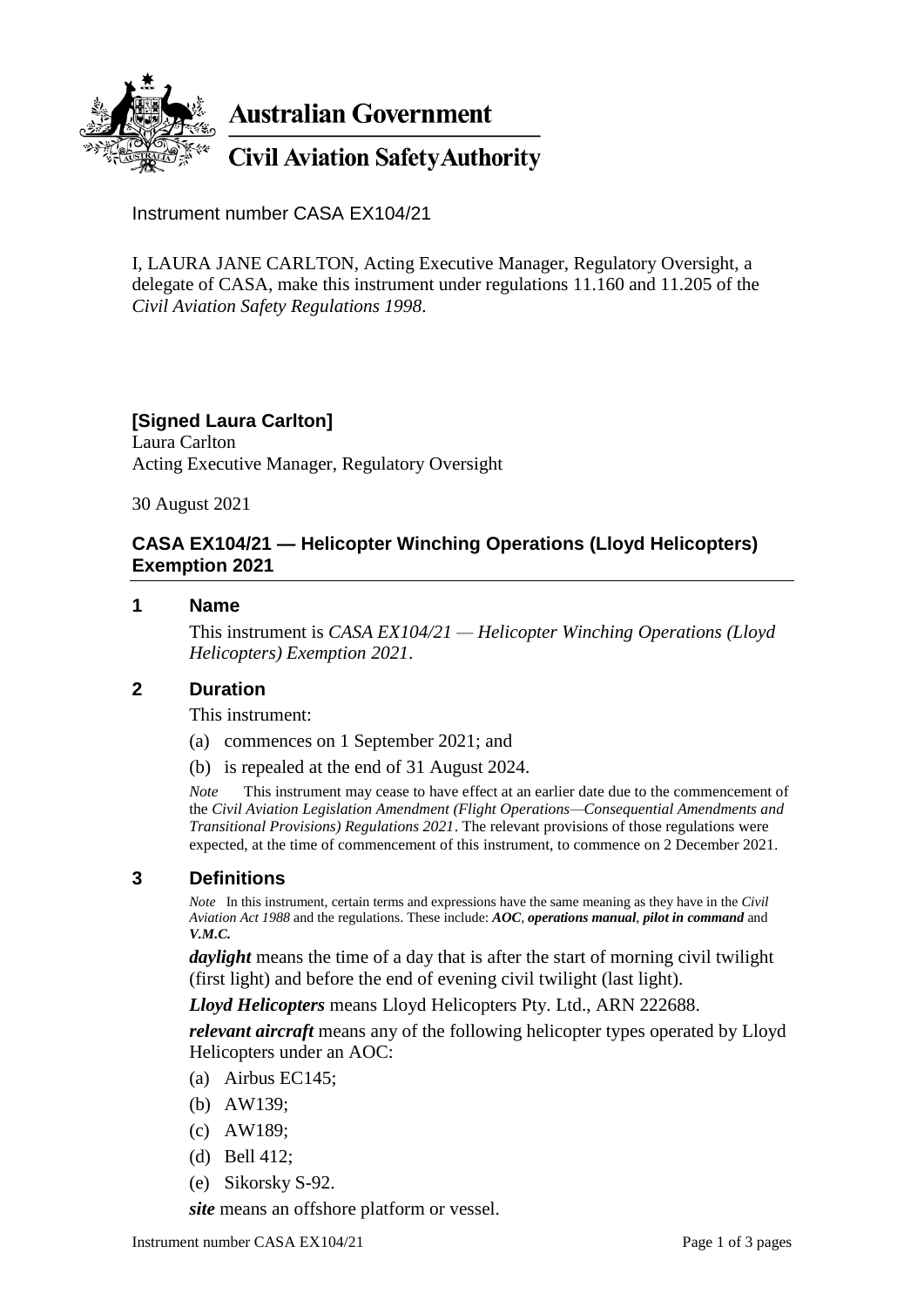*site permission* means a written permission, given by the owner or operator of a site, for a winching operation at the site.

*winching operation* means an operation in which a relevant aircraft is used to winch a person or object at a site for the primary purpose of assisting in the recovery of an unserviceable helicopter.

## **4 Application**

This instrument applies in relation to Lloyd Helicopters (and its pilots in command) when using a relevant aircraft in a winching operation.

## **5 Exemption**

- (1) Lloyd Helicopters and the pilot in command of a relevant aircraft conducting a winching operation are exempt from compliance with the requirements of paragraphs 5.1 and 7.1 of Civil Aviation Order 29.11 to the extent necessary for the operation.
- (2) The exemption is subject to:
	- (a) for Lloyd Helicopters the conditions mentioned in clauses 1 to 6 of Schedule 1; and
	- (b) for the pilot in command of the relevant aircraft the conditions mentioned in clauses 5 to 8 of Schedule 1.

# **Schedule 1 Conditions**

- 1 Before commencing a winching operation, Lloyd Helicopters must ensure that its chief pilot has:
	- (a) approved a written safety assessment for the operation; and
	- (b) given a copy of this instrument to the pilot in command of the relevant aircraft for the operation.
- 2 Before commencing a winching operation, Lloyd Helicopters must obtain a site permission for the operation at the site.
- 3 Lloyd Helicopters must, within 48 hours of completing a winching operation, give CASA:
	- (a) details of the operation; and
	- (b) a copy of the chief pilot's safety assessment mentioned in clause 1; and
	- (c) a copy of the site permission obtained for the operation, including any conditions.
- 4 Lloyd Helicopters must not amend any part of its operations manual that affects the conduct of a winching operation unless the amendment has been approved in writing by CASA.

*Note* Aspects of the operation are governed by instructions to personnel in the Lloyd Helicopters operations manual suite, compliance with which is required under subregulation 215 (9) of CAR.

5 To the extent permitted by law and this instrument, Lloyd Helicopters and the pilot in command of the relevant aircraft must, when conducting a winching operation, comply with the conditions of the site permission obtained for the operation.